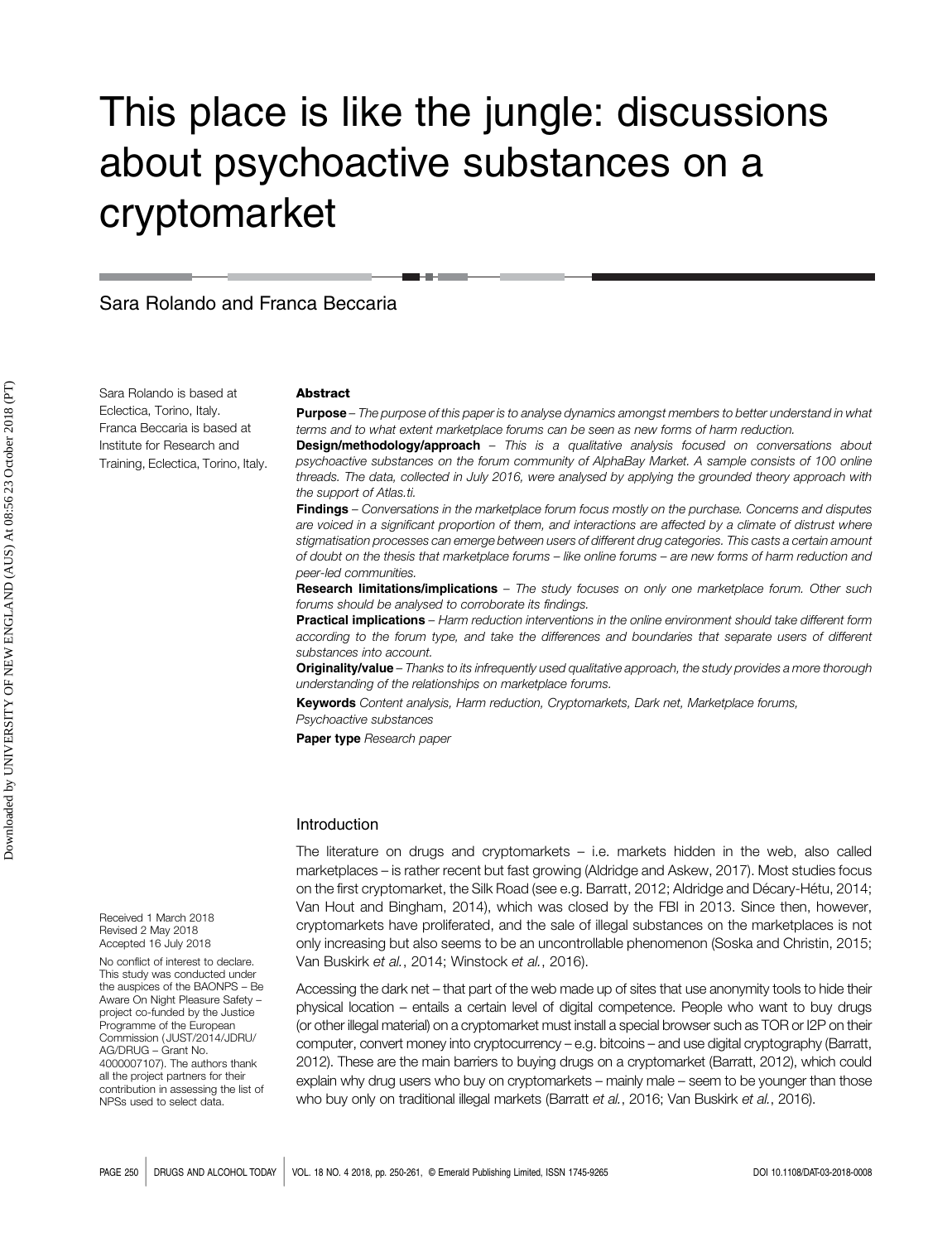At the same time, these barriers should protect the anonymity of financial transactions and online conversations, making the purchase safer for both vendors and buyers (Van Hout and Bingham, 2013b, 2014; Barratt et al., 2016). According to a single case study of the Silk Road (Van Hout and Bingham, 2014), dealers who sell on the dark net especially appreciate the opportunity to operate in a fast growing and relatively competitive environment that offers a high profit margin. For their part, drug users' main reasons for buying on marketplaces are cheaper prices, higher quality of substances and greater availability compared to the street markets (Van Buskirk et al., 2016; Van Hout and Bingham, 2013b). Furthermore, users associate cryptomarkets with a lower risk of physical violence and intimidation than traditional street markets (Barratt et al., 2016; Van Hout and Bingham, 2013b).

A lower risk of physical violence is one of the main arguments advanced to support the claim that cryptomarkets are associated with harm reduction, with reference both to social and health harm (Van Hout and Bingham, 2013b, 2014; Buxton and Bingham, 2015; Aldridge and Décary-Hétu, 2014; Barratt et al., 2016). This lower risk is said to be due not only to cryptomarkets' virtual location and anonymity, but also to the fact that disputes can be submitted for resolution to the cryptomarket administrators, who provide third-party mediation (Aldridge et al., 2018). The most widely used precautionary measure for preventing frauds is escrow, which, simply put, means that payments are held by the marketplace administrators until the goods have been delivered and accepted (Barratt et al., 2016; Aldridge et al., 2018). Escrow protocols have been continually improved since the time of the first marketplaces in order to increase security and reduce the risk of fraud, even by mediators (Goldfeder et al., 2017; Moeller et al., 2017). One such improvement was the introduction of a "multisig" feature, where the money is sent to multiple addresses controlled by each of the contracting parties and the mediator cannot unilaterally redeem escrowed funds (Goldfeder et al., 2017).

Furthermore, by giving users the opportunity to rank and review the quality of the substances and of the vendors' services, cryptomarkets have replaced intimidation as means of maintaining market share with new marketing strategies based on customers' satisfaction and decision making (Aldridge and Décary-Hétu, 2014; Barratt et al., 2016; Van Hout and Bingham, 2013a). This may also result in higher product quality, though further research is needed to assess the quality of drugs sold on cryptomarkets by comparison with different kinds of off-line drug markets (Aldridge et al., 2018).

Cryptomarkets are also considered harm reducing because, through their discussion forums, users can provide harm reduction information to their peers (Aldridge and Décary-Hétu, 2016; Aldridge et al., 2018) and offer a "non-judgemental environment, where people feel safe to discuss drug related issues" (Buxton and Bingham, 2015, p. 11). From this perspective, marketplace forums – forums and/or private chat rooms associated with a cryptomarket – can be seen as empowered peer-led communities "where users can discuss drugs, share information and document personal experiences" (Vale Pires et al., 2015, p. 60). This thesis is consistent with what has been observed on drug users' communities on the clear net (Soussan and Kjellgren, 2014; Móró and Rácz, 2013; Van Hout and Hearne, 2015), where harm reduction – in the form of peer-to-peer support through sharing information and advice about drug consumption – "appeared both explicitly and implicitly as the common denominator that on the whole permeated the discussions" (Soussan and Kjellgren, 2014, p. 7). This parallelism between online and marketplace forums has to a certain extent been taken for granted (Buxton and Bingham, 2015; Aldridge et al., 2018), though it has not yet been fully explored. Indeed, the first dark net investigation to pursue this thesis, often quoted by other scholars (see e.g. Buxton and Bingham, 2015), is based on a single case study of the old Silk Road marketplace, and its authors recommended further research (Van Hout and Bingham, 2013a). A more recent study, consisting in a content analysis of the AlphaBay and Valhalla marketplace forums aimed at analysing members' opinions about new psychoactive substances (NPS), reiterates the concept of harm reduction with reference to information and advice sharing (Van Hout and Hearne, 2017). However, these authors also note that the discussions they analysed "appeared to be centred in 'business to customer' transactioning" (p. 108), including disputes between vendors and buyers. This suggests that there may be a difference with respect to conversations on online forums, which are peer-led and chiefly devoted to sharing information and experiences (Soussan and Kjellgren, 2014), since discussions about drug sourcing are usually prohibited (Barratt, 2011).

As part of a larger study that has also investigated attitudes towards psychoactive substances on traditional web forums[1], the present paper offers an in-depth content analysis of interactions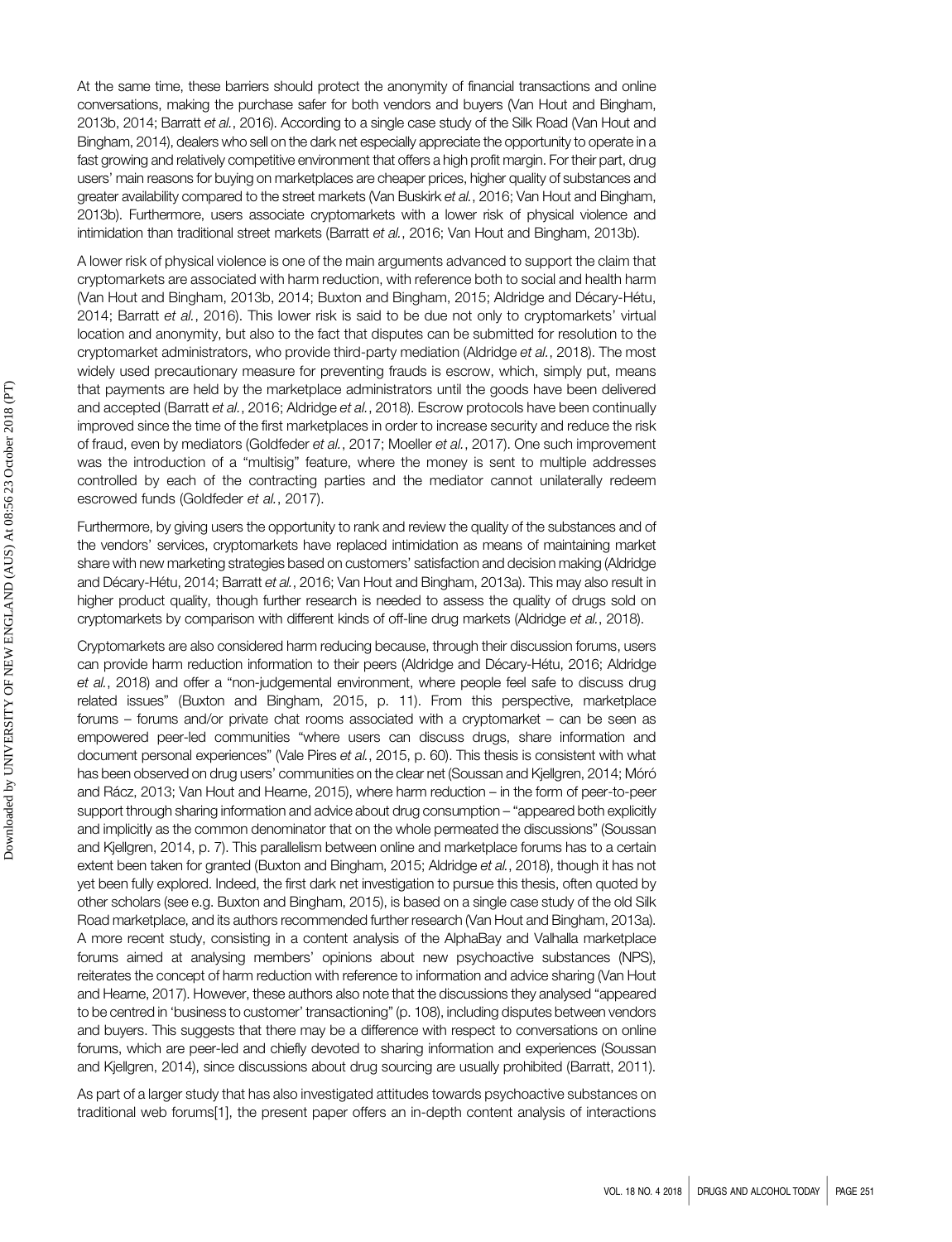between the members of the AlphaBay Market forum, in order to gain a better understanding of cryptomarket dynamics from a harm reduction perspective. We argue that forums relating to a hidden market on the dark net have specific characteristics that set them apart from other online forums in terms of the type of harm reduction they may be able to provide.

#### Methods

AlphaBay Market was selected from amongst the marketplaces provided with forums, which account for around 29 per cent of all markets linked to Hidden Wiki on July 2016, while no forums were found that were not linked to any market. AlphaBay was chosen because it was one of the largest and most active marketplaces with a forum in that period (Van Hout and Hearne, 2017), though it was closed after a law enforcement action in July 2017.

Data collection was conducted in July 2016 on the basis of the AlphaBay categorisation of threads concerning drugs, which also includes NPS, prescription drugs and steroids. The ten threads – a thread being a set of messages starting with the same original post – receiving the largest number of visits and comments were selected for each category of drugs on the market with the exception of steroids and paraphernalia, which were not considered pertinent to the main focus of the study. The idea behind this choice of threads was to determine whether the consumers' use of the forum and representations differed according to the type of substance. We thus obtained a sample of 100 threads each consisting of several pages of messages and replies, which were converted into 100 "primary documents" for the analysis (Table I).

Qualitative content analysis was conducted using the grounded theory approach (Strauss and Corbin, 1990) in two steps. A first "rough" coding was performed to try to understand what kind of conversation topic prevails on the forum. Unexpectedly, this first step indicated that forum conversations mainly focus on concern about the purchase, rather than on drug consumption (see Table II).

In the second step, qualitative analysis went into greater depth, focusing in particular on concerns and quarrels, which offer many insights into the interactions between the forum members.

Quotations were considered as semantic units, i.e., portions of conversation with full meaning, potentially including more than one user's comment.

Marketplace forum analysis did not entail interaction of any kind with members, as we only collected pre-existing data. The process was thus an observation of public conversations, in accordance with ethical guidelines (Secretary's Advisory Committee on Human Research Protections, 2013). To further protect the users' anonymity, however, we removed all user nicknames when reporting the quotations. Excerpts are therefore simply introduced by either B or V, to indicate whether the comment was posted by a buyer (B) or a vendor  $(V)$ . Further precautions for protecting anonymity, e.g., paraphrasing the comments instead of transcribing them verbatim – were not needed, as the forum was closed and it would thus be impossible to trace original comments.

## **Results**

## Content of conversations

In general, the topics of conversation on the marketplace mainly concern the action level, that is, threads focus on the purchase. Specifically, exchanges about delivery and about vendors' reliability or unreliability predominate, while requests for information and remarks about substances are in the minority and are often merely parentheses within broader conversations. Furthermore, they did not often include reports of personal experiences. The major topics that emerged from the in-depth analysis are presented in greater detail below.

## Concerns about vendors

Most of the forum conversations arise from buyers' questions about the reliability of specific vendors, which seems to be the main concern amongst marketplace members, despite the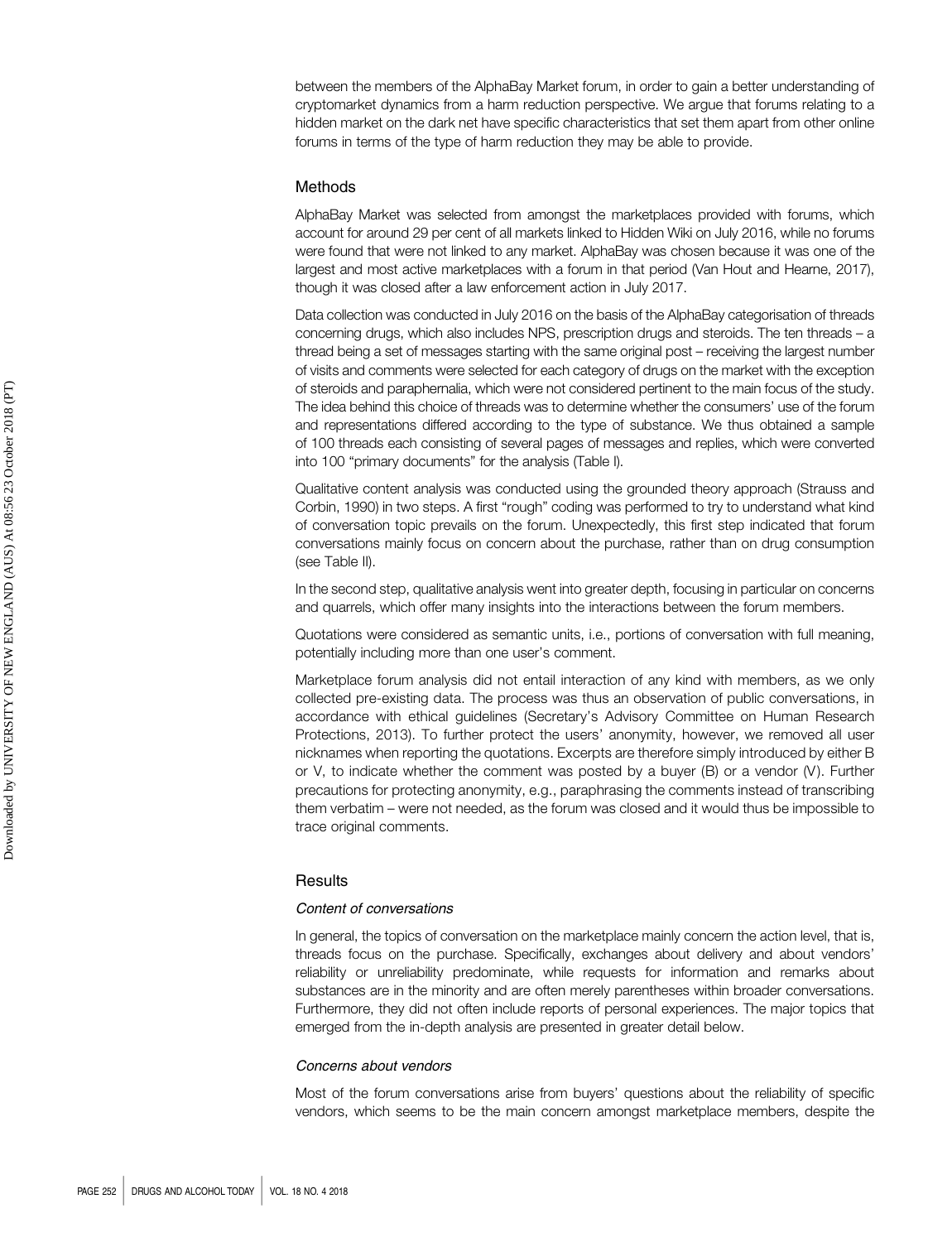| Table I Data set for the in-depth analysis                                                                    |                         |                              |                              |                              |                                |
|---------------------------------------------------------------------------------------------------------------|-------------------------|------------------------------|------------------------------|------------------------------|--------------------------------|
| AlphaBay categorisation of drugs                                                                              | No. of threads          | $\%$                         | No. of comments              | $\%$                         | No. of selected threads        |
| Cannabis Hashish<br><b>Buds and Flowers</b><br>Hash<br>Concentrates<br>Shake<br>Edibles<br>Synthetic<br>Other | 1,439                   | 27.89                        | 9,428                        | 18.24                        | 10                             |
| Opioids<br>Heroin<br>Pills<br>Fent and RCs<br>Other                                                           | 706                     | 13.68                        | 12,983                       | 25.12                        | 10                             |
| Ecstasy<br><b>MDMA</b><br><b>MDA</b><br><b>Pills</b><br>Knock Offs                                            | 644                     | 12.48                        | 4,982                        | 9.64                         | 10                             |
| Cocaine<br>Powder<br><b>Fish Scale</b><br>Adulterant                                                          | 633                     | 12.27                        | 7,881                        | 15.25                        | 10                             |
| Stimulants<br>Speed<br>Meth<br>Pills                                                                          | 475                     | 9.21                         | 7,422                        | 14.36                        | $10$                           |
| Benzos<br>Pills<br>Powder<br><b>RC</b>                                                                        | 411                     | 7.97                         | 3,463                        | 6.70                         | 10                             |
| <b>Psychedelics</b><br>Acid<br>Shrooms<br><b>DMT</b><br>Mescaline<br><b>NBOME</b><br>Others                   | 319                     | 6.18                         | 1,777                        | 3.44                         | 10                             |
| Prescription<br>Drug safety<br>Steroids/Weight loss<br>Dissociatives<br>Ketamine<br><b>MXE</b><br>Other       | 172<br>141<br>118<br>89 | 3.33<br>2.73<br>2.29<br>1.73 | 752<br>1,290<br>1,018<br>592 | 1.46<br>2.50<br>1.97<br>1.00 | 10<br>10<br>$\mathbf{O}$<br>10 |
| Paraphernalia<br>Total                                                                                        | 12<br>5,159             | 0.23<br>100.00               | 87<br>51,675                 | 0.17<br>100.00               | $\mathsf{O}\xspace$<br>100     |

ranking service and the wealth of information available on vendor profiles. As one buyer suggests to new forum members, trusting vendors is unwise:

B: Firstly trust nobody on any market. You would have to be completely stupid to trust total strangers that are selling you drugs[2].

Indeed, according to the analysed conversations, reviews do not seem to be entirely reliable, since they may be written by buyers in their own interest. Sometimes new vendors offer free samples in exchange for good reviews; likewise, some buyers offer to act as testers in return for free samples:

B: I'm always willing to try samples of anything to new vendors or any vendor and will write a honest lengthy review of your product on the forum. Also tell some personal vendors/friends of mine to check it out and will pay shipping if needed for samples.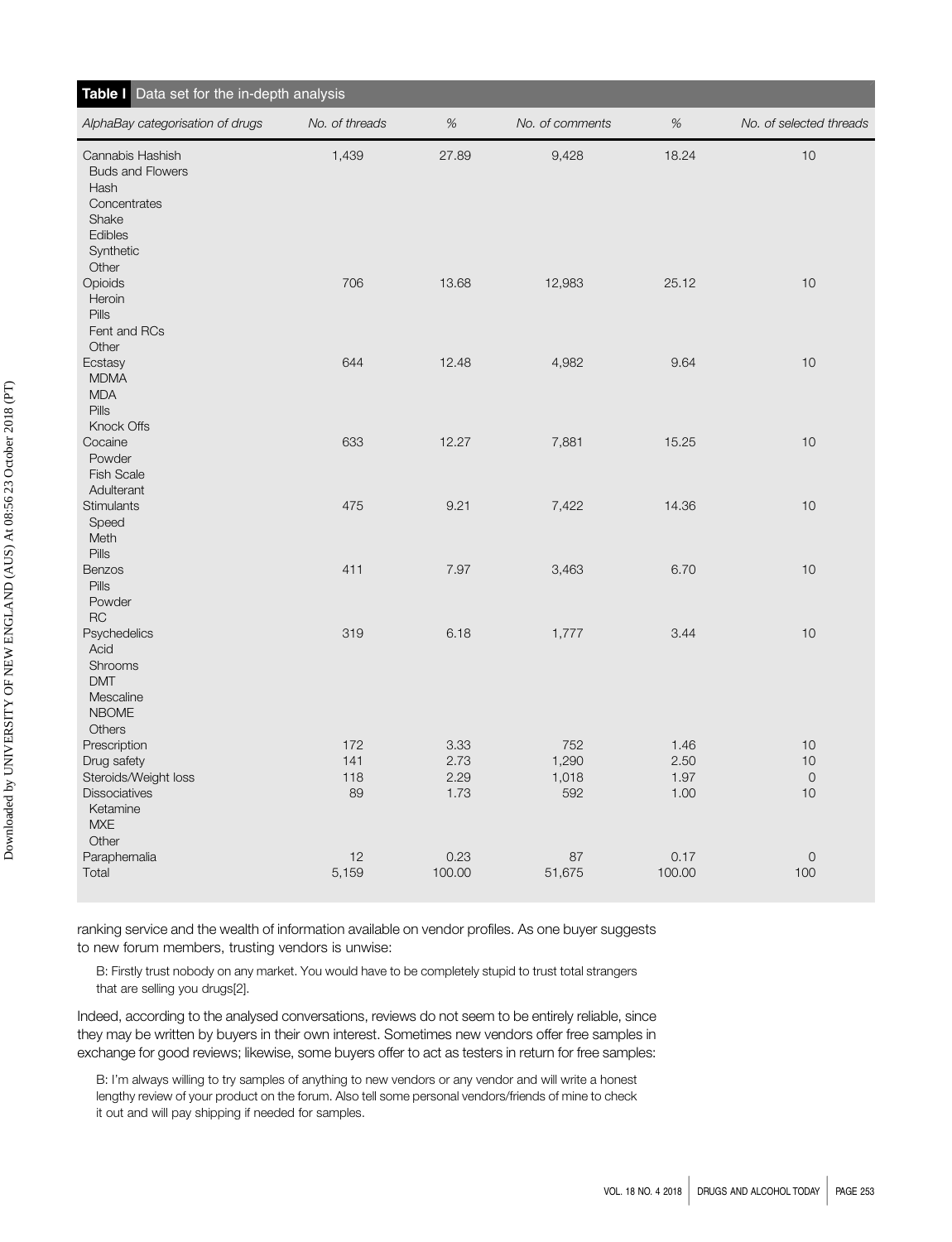| <b>Table II</b> Results of the first rough coding |                                                                                              |      |  |  |  |
|---------------------------------------------------|----------------------------------------------------------------------------------------------|------|--|--|--|
| Code                                              | Explanation                                                                                  | %    |  |  |  |
| Secure purchase                                   | Pieces of conversation about the precautions to be taken in order to make a secure purchase, |      |  |  |  |
|                                                   | without getting caught by the police                                                         | 40.5 |  |  |  |
| Vendors reliability                               | Pieces of conversation about vendor reliability                                              | 34.2 |  |  |  |
| Where to buy                                      | Pieces of conversation in which consumers ask where to buy the substance                     | 9.5  |  |  |  |
| How to prepare                                    | Pieces of conversation about how to produce substances                                       | 8.4  |  |  |  |
| How to use                                        | Pieces of conversation about how to consume substances                                       | 3.5  |  |  |  |
| Information about drugs                           | General information about substances                                                         | 2.3  |  |  |  |
| Information about price                           | Information about prices                                                                     | 1.6  |  |  |  |

Confirming previous research (Cox, 2016), users reported that some vendors are able to post false reviews and – even though escrow is formally provided by the marketplace – to finalise the financial transaction early before delivery is concluded. While a dispute is being processed – which can take a long time – buyers cannot receive their bitcoins back:

B: Also i asked for a custom listing of 25 because he only sells 50 pill orders which was fine. But after i made the order it turned out to be FE [finalize-early] and he wrote a fake positive review on my order and then he finalized it. It looks like most of his feedback is fake, especially the MDMA pill listings.

Negative reviews can also be written by another vendor in order to promote his own products and to discredit competitors. The following is a typical dispute between vendors on AlphaBay, where competition between vendors seem to be fierce and not always fair:

V: Look at your feedback – you are a horrible vendor. You scam people and sell garbage products. Look at my feedback, I have over 2000 and yours is the ONLY negative about ANY of my products. My product is lab tested, both by myself and independently by EnergyControl. Ever single batch I offer will be over 99% purity guaranteed. You left me a negative feedback trying to ruin my reputation and advertise for yourself. I do not want you to "feel the heat of competion". You will never be able to compete with the quality product and service I offer, period.

As one of the market users has effectively pointed out, despite the internal regulation system, the marketplace "is like a jungle", where you should be careful because you may run into risks and frauds:

B: The thing is, this place is like the jungle. You are willingly coming to and participating in an environment where there is no law, you need to look out for yourself. There are no rules here, and nobody gives you any guarantees. You come here of your own free will knowing the potential hazards.

## Concerns about delivery

The most highly appreciated vendors not only sell good quality drugs, at reasonable prices and in acceptable delivery times, but they also respond to messages in real time and use effective stealth practices when delivering their products. Indeed, even when the transaction takes place as agreed, buyers are obviously concerned about running into legal problems during delivery, which seems to be the second main concern of AlphaBay Market clients who buy psychoactive substances.

Trying to avoid these risks, the forum members share experiences and suggestions. Some of them give false names and addresses of student housing or homeless shelters for delivery. Some warn users that certain vendors may blackmail buyers: anonymity thus serves not only to protect themselves from law enforcement, but also from vendors:

B: I use homeless shelters and student houses. Anywhere that has a lot of people coming and going is good, you can use any name you want and the postman wont think anything of it. Its cheaper to give a homeless person of a student a few quid than getting false ID and renting somewhere. Never use your real name and address, its not just LE [law enforcement] you have to worry about. Some vendors try to blackmail buyers so only pick vendors that other buyers will vouch for.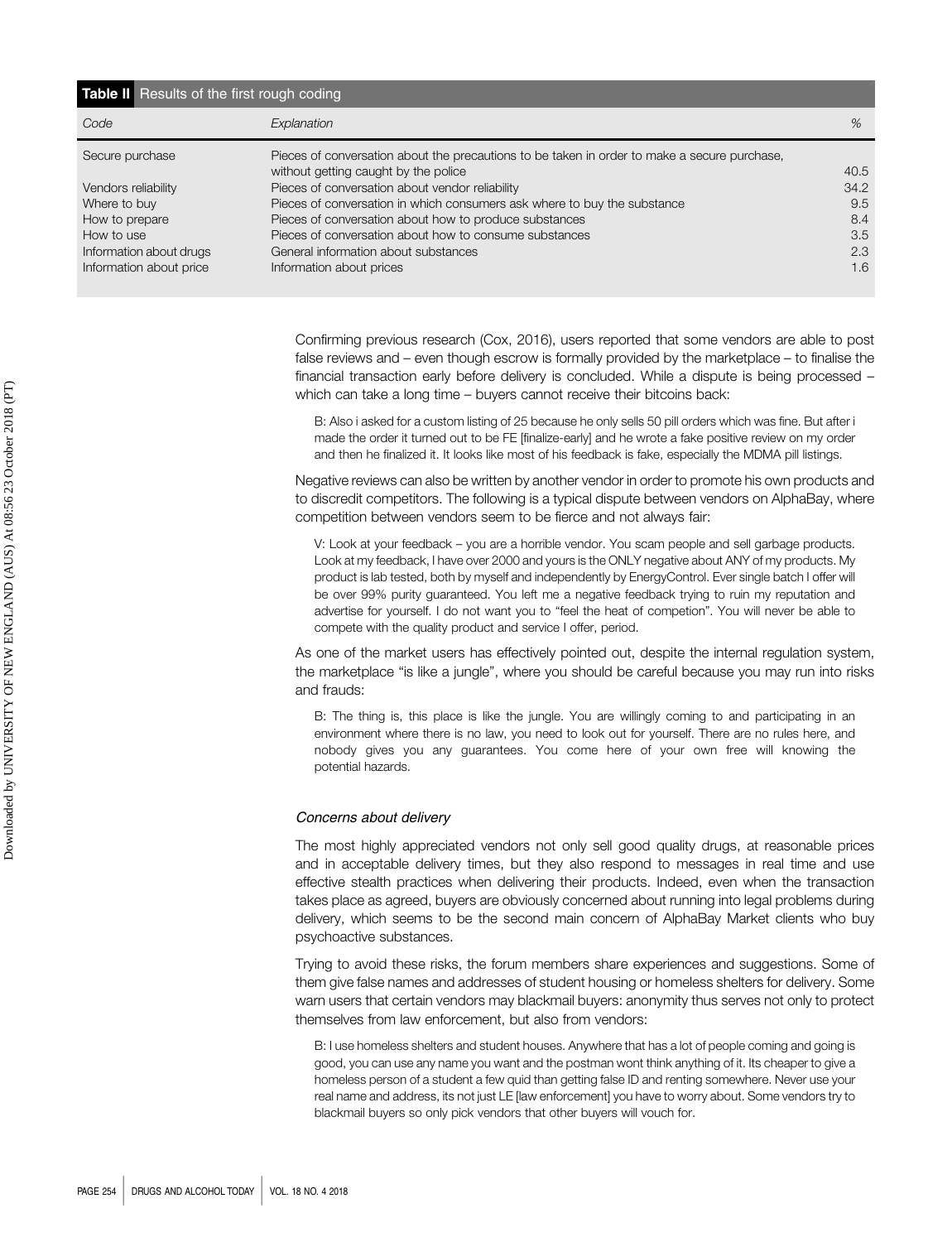## Concerns about quality

Marketplace users are also concerned about poor substance quality – a concept that can encompass reliability, purity, potency and predictability of effects, as Bancroft and Reid (2016) pointed out.

For instance, it seems difficult to find a good quality ketamine on the marketplace, and buyers are nostalgic for the "good old days" when this substance came from India, at better quality and lower prices. Some buyers even argue that it is easier to get it on the street:

B: I get amazing quality ketamine locally for better prices in bulk than anywhere iv seen on the darknet. i can also get vials of liquid. I have yet to try any ketamine from the net because most of the reviews make me want to steer clear. sounds like iv got better ketamine connections than most of the vendors on here.

B: I don't think there is a safe non-street version. It is just injecting an opiate with really really dirty extract chemicals.

It seems that it is easier to find racemic ketamine (arketamine) than the more potent S+ ketamine (esketamine). Some buyers argue that certain vendors who pretend to have esketamine are actually selling the racemic type, since the process of producing S+ ketamine is too complicated.

Buyers' doubts seem to be reasonable, as they do not always get what they have ordered, and effects are not always as expected. Instead of amphetamine or speed, for instance, they may receive research chemicals of some kind, which are considered a scam, as according to some reports they cause anxiety rather than euphoria:

B: The dominoes were garbage […] I threw most of them out because I felt so gross for two days or so after I took them. I would guess it's some kind d of RC amphetamine blend. No euphoria to speak of, just sweaty creeper watching porn all night type thing.

## Quarrels

Many of the concerns we have mentioned do not seem to be unfounded. Indeed, buyers' complaints of having been cheated – and consequently having run risks – are numerous. Quarrels between buyers and vendors can also involve insults and heated clashes.

Most buyers' complaints are because delivery times have not been respected – and they risk going into withdrawal, which is the case of opioid users who often present themselves as addicts:

B: Last thing a fent user needs is to get their order confiscated or lost because of ZERO stealth and then have to go into withdrawal because of it.

Sometimes complaints concern receiving quantities that are less than expected, though this is not the worst problem with doses. The following quotation is from an intense dispute that arose because a buyer accused a vendor of trying to kill people by selling a product containing a nearlethal dose:

B: You also sell a fentanyl nasal sprayer that is advertised as 1mg per spray. You do realize that the LD50 for Fentanyl is 2mg, RIGHT? Are you trying to kill people or do you just not care about the safety of your customers?

V: 2mg as LD50? for who? Opiate naive people or in general? I can take 5mg and be just fine, and that's your stuff, not some stuff that's cut to hell.

The issue of the lethal dose also arose for NBOMe. A buyer's complaint elicited a harsh reaction from a vendor who presents himself as a competent consumer and attributes bad trips or unwanted consequences to the buyers' inexperience. First, the vendor claims that cases of death reported in the media are stories invented to make the substance illegal "as occurred with LSD". Furthermore, he argues that even "bad" experiences are important and useful. He asserts that "psychedelic use is about spiritual growth" and that "any teaching from any source that helps facilitate that growth is welcome":

V: What I hear is opinion, and I am an authority on Nbome, I have been collecting data and listening to experiences for many years, as I am a reputable Vendor of Nbome. I have personally ingested as much as 30mg of 25C Nbome, and loved it (6 times the alleged lethal dose). I gave an entire Buddhist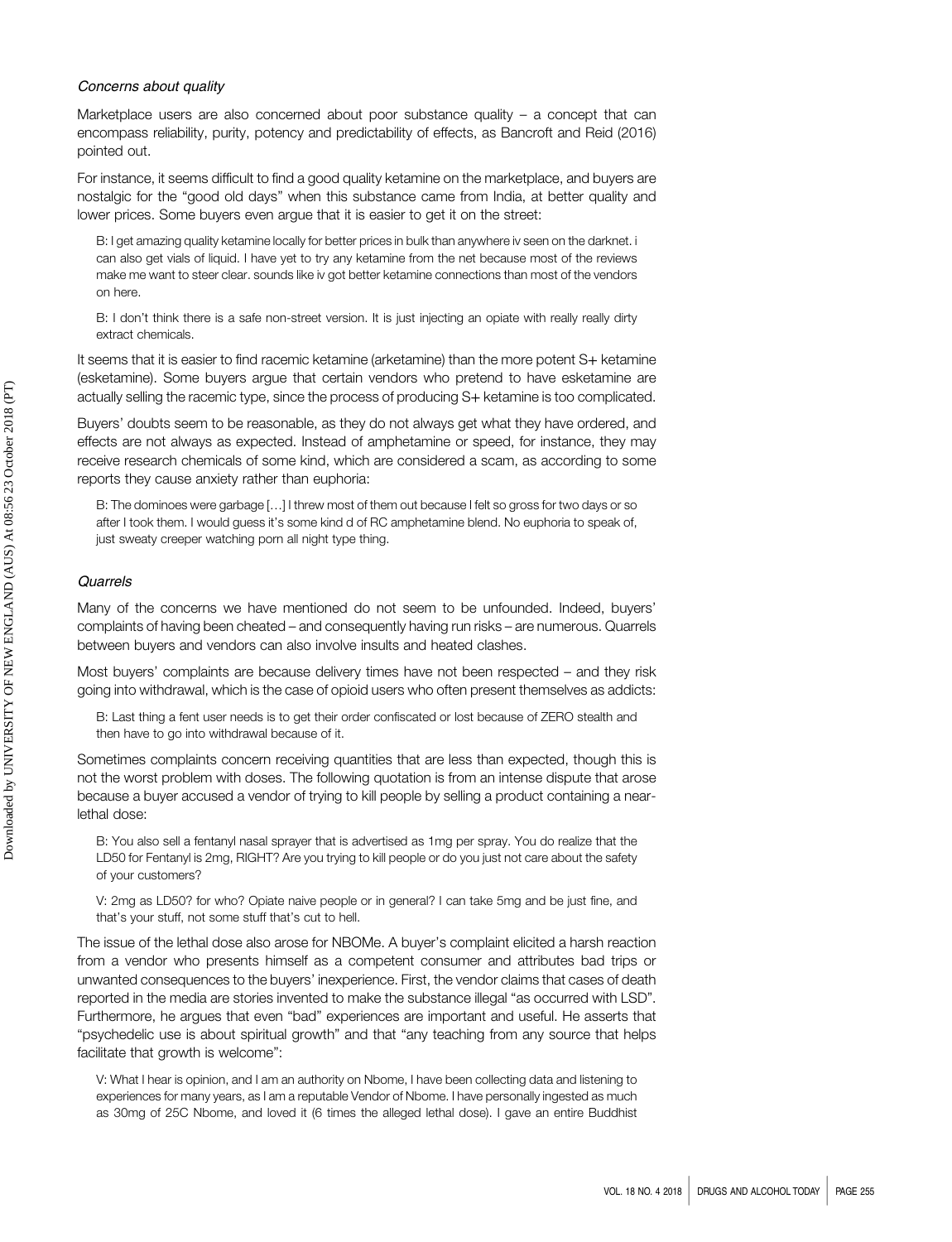Monastery Free Nbome, and they loved it. […] You know tripping is not a panacea, and requires education also. […] Every experience we have, grows new neuron and dendrite pathways. For the shaman every experience he can get is important. […] It is the spiritual master that is ultimately responsible for the psychedelic experience, not the chemical.

Buyers can also run serious risks because the substance is not the one they expected, as related in the following excerpt from a buyer who thought he had bought an opioid but instead received a mix of substances that exposed him and his friend to serious risks:

B1: I am what I would consider "highly experienced" in opiate use and this was not a straight opiate. It tasted a little like cocaine and ketamine mixed together. Gave no euphoric feelings or opioid effects. It simply tried to kill me. I was throwing up violently and lost so much fluid that I was cramping up and struggling to walk for a week […] I had a girl with me that took a key bump. literally a fucking key bump and she overdosed. […] She had to get hit with 2 doses of Narcan to come back. One of the scariest situations I've ever been in and the EMS said that my friend was on the brink of serious brain trauma and death.

It is worth noting that this buyer was unable to find the vendor again on the forum, perhaps because vendors can change their profile and get a new account when problems occur:

B1: I searched because I wanted to call him out but could not find where I messaged him. He had a sample posting on the forums and that's where I reached out.

## **Stigmatisation**

Though the marketplace forum is clearly frequented by people who use drugs, and the dark net itself is considered to mitigate stigma (Bancroft, 2017), stigmatisation is not unknown in this environment. Different types of consumers can take their distance and criticise other forum members. For instance, users of hallucinogens distance themselves from "recreational users", who are dismissed as only looking for entertainment without understanding that even negative effects – e.g., bad trips – are valuable as a way to increase awareness and grow spiritually:

B: I don't have much sympathy for people using it as a party drug other than to feel sad at the shallow expectations they have and wish that they could obtain something constructive from it rather than simply escape and entertainment.

B: [Salvia divinorum] it's not a recreational substance. YouTube is full of videos of morons who think that it is and they are squandering its gift […] my experiences on SD have all scared the shit out of me but I have taken what I experienced and reflected upon it and attempted to use it constructively. As such, it has been extremely valuable.

Oddly enough, users are perceived to be stigmatised even by vendors. This is reported by the members who consume opioids – who are seemingly considered the most persistent and troublesome:

B: Other vendors treat us like shit because they probably think we're assholes who are just one dose away from death. Which of course makes them the assholes because if they think that, then they are supplying the means. Guess that's why they think that can sell us any old cut up bullshit that counts for fent.

Users of synthetic cannabinoids also seem to be stigmatised on the marketplace forum. The following excerpt is from a vendor who explains why he quit selling this kind of substance:

V: I decided that the demand, pressure, and stress was too high on my end to deal with […] every damn morning message after message "Anything yet?!" (I can deal with the average messages of people with product I have but damn synthetic addicts for real bad as heroin users).

## **Distrust**

Disputes can arise not only between buyers and vendors, but also between vendors – because of competition, as mentioned above – and even between buyers themselves.

On the one hand, buyers on the platform can talk and exchange advice about substances, as in the following examples:

B: If you know what you are doing it is fine but if you do not then cutting it with lactose can be very dangerous. Please be VERY careful, you could kill yourself or someone else!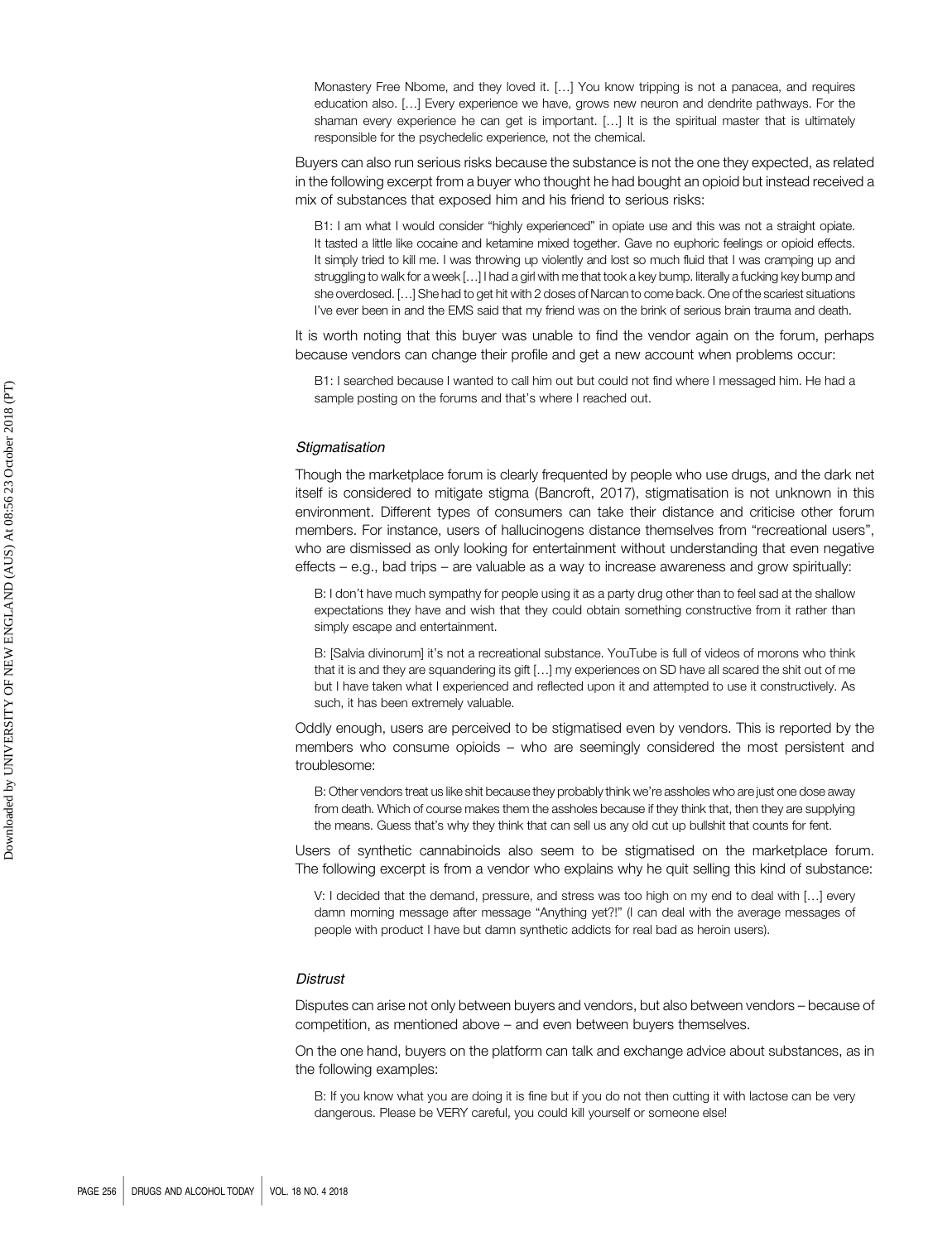B: Ayahuasca is not a joke and should not be taken lightly in any way at all. While DMT is a fairly quick experience and has minimal physical side effects, Ayahuasca can last for hours and can be potentially fucking terrifying and painful beyond your wildest imaginations, and you may be puking, shitting, and pissing yourself throughout this experience. I'm not saying Ayahuasca can't be a beautiful, ecstatic, and rewarding experience, but you really need to be extremely prepared for it. And smoking DMT is really not overly difficult.

On the other hand, vendors – who often present themselves as expert users – can also intervene in the conversation, which forum members say can be misleading:

B: I understand that you are a NBOME vendor (no i have never heard of you lol your a small time nbome vendor why would i have?) so you will want to defend your products but people deserve to understand and know what they are putting in their body and you are giving them a false sense of saftey and spitting out factless bullshit just to make a quick buck which is sick.

Furthermore, it seems that advice is not always welcomed on AlphaBay, seemingly because of a generalised distrust. The next excerpt is the conclusion of a very long argument that occurred because one buyer warned another about the dangers of taking a certain amount of fentanyl. The latter reacted negatively because he felt that his experience and consciousness had been underestimated, and he thought that the other buyer's concern would bring him bad luck. The final comment by the forum member who initially tried to give advice was as follows:

B: Damn man, alright then it looks like you're more experienced than I thought but I don't think it's cool to rage on someone who's just looking out for you. I mean I have no qualms if you wanna kill yourself but at the same time I was just trying to help out. FFS man, why would you get upset at someone who's obviously just trying to help you out? […] I mean fuck […] dude, take a step back and realize I wasn't trying to shake my finger at you. Just trying to fucking help, even if it wasn't \*IN THIS CASE\* needed. It's called a community and we should look out for each other. Not get our panties in a wad because of that […] just saying dude. You seem paranoid, and upset. Forgive me for trying to be a decent guy and dealing with you.

However, when a buyer needs more detailed information about drugs, often the advice is to go on specific clear net forums such as Reddit, reflecting a tendency which has also been noted on other marketplace forums (Bancroft, 2017):

If you're a weekend user or don't use opiates often then you'd be making a grave mistake in jumping straight to fentanyl. Seriously […].

For your own safety, do some research.

Reddit.com/r/opiates

Read the wikipedia on fentanyl.

and take a look at this webpage, it explains a lot as to the strength of fent.

# **Discussion**

The continuing growth of cryptomarkets (Soska and Christin, 2015; Van Buskirk et al., 2014) indicates that this form of trading is on the whole appreciated by customers, and it is reasonable to assume that successful transactions with no animus are less likely to be discussed on the marketplace forum – which could explain why negative opinions and quarrels abound in our data set. Indeed, it has been argued that 99 per cent of posts on a marketplace forum are written by 1 per cent of forum members. With this in mind, our analysis offers some insights into the relationship between web forums and harm reduction, indicating that references to the latter must consider different kinds of harm (Bancroft, 2017). In particular, the study suggests that marketplace forums differ from online forums specifically addressed to drug users and analysed by previous research (Soussan and Kjellgren, 2014; Móró and Rácz, 2013; Van Hout and Hearne, 2015) in that they focus mainly on the purchase rather than on the users' experiences.

Our data appear to indicate that interactions amongst forum members differ from those observed on Silk Road, where a peer-to-peer exchange of advice, information and support was evident (Van Hout and Bingham, 2014; Caudevilla, 2016). The present study seems to confirm that users of new cryptomarkets are increasingly focused on security (Munksgaard and Demant, 2016) and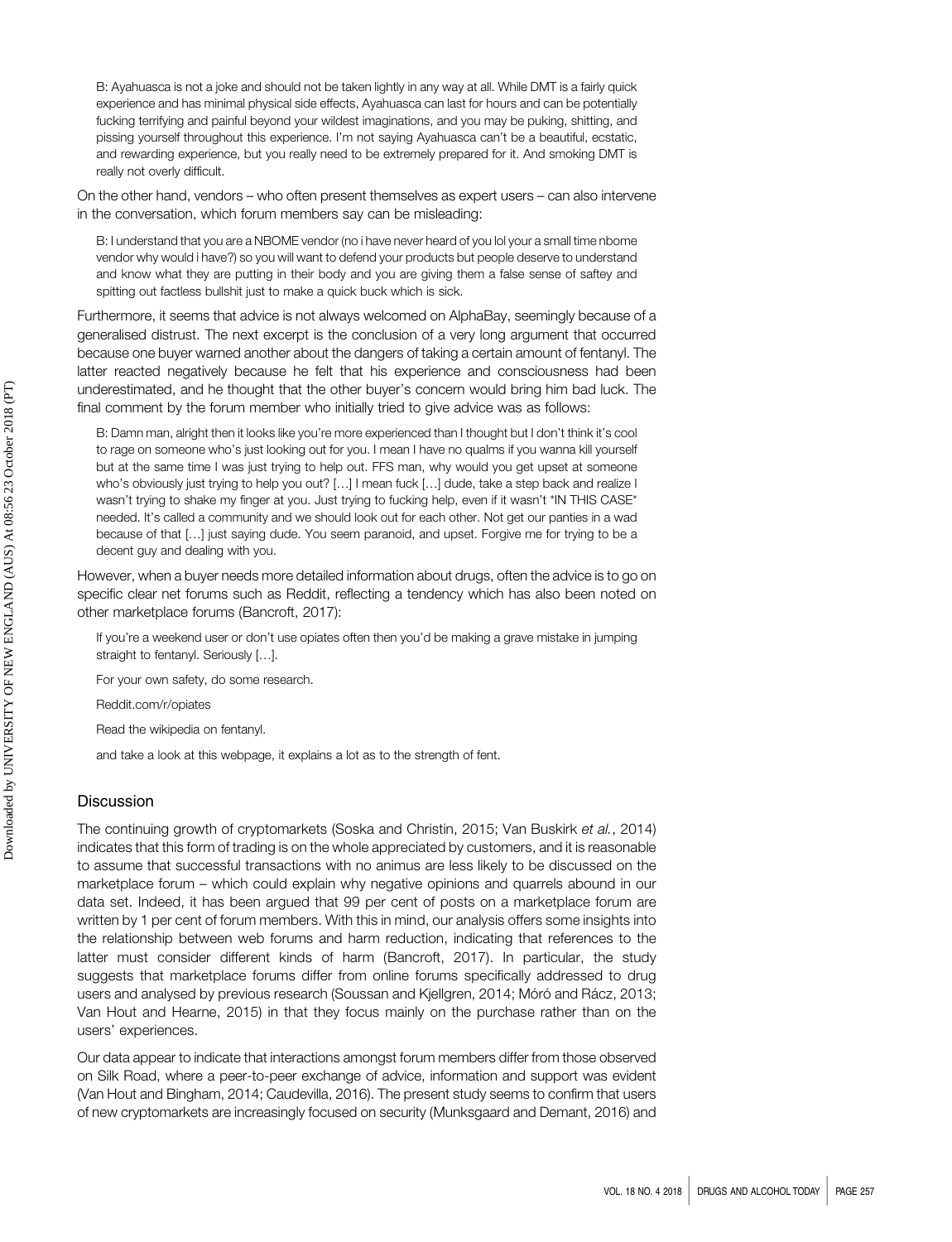suggests that marketplace forums differ or evolve over time, even though this hypothesis could be better addressed by analysing new and different marketplace forums.

According to Caudevilla (2016), the presence of vendors on the old Silk Road forum provided buyers with better opportunities for obtaining information about quality, purity, adulterants and so forth. In the threads we analysed, by contrast, little space is devoted to exchanging experiences and opinions about drug consumption, or to talking about the values and philosophy of drug consumption. Indeed, forum members suggest that new visitors in search of information about drug effects or consumption methods go to the web forums on the clear net dedicated to drug consumers, which do actually perform all these functions (Soussan and Kjellgren, 2014; Móró and Rácz, 2013; Van Hout and Hearne, 2015).

Though it could be argued that the ranking and the review system helps users make informed decisions (Barratt et al., 2013), exchanges between AlphaBay forum members were "contaminated" by a generalised sense of distrust, which site policies and regulation were unable to dispel, just as they were unable to prevent scams.

Based on our data, we agree with Bancroft (2017, p. 347) that "cryptomarkets do not remove risk but do they reconfigure harm", which can include different aspects. Confirming the most recent studies (Tzanetakis et al., 2016; Cox, 2016), buyers suspect that some reviews are false; in addition, some vendors circumvent the escrow system and require early finalisation of the financial transaction. Since the risk of being ripped off is not absent (Aldridge et al., 2018; Bancroft, 2017), the conversations on the marketplace forum are full of quarrels. Many buyers complain they have been ripped off in various ways, e.g., the substance they have paid for has not been delivered, has been delivered after much delay, was actually another substance, the quantity was not as agreed or its quality was poor. As other scholars have noted (Quintana et al., 2017; Rhumorbarbe et al., 2016), there is also a risk of adulteration. Therefore, one of the users' main reasons for buying on the dark net instead of on traditional illegal markets (Van Hout and Bingham, 2013b, 2014; Barratt et al., 2016), namely, better quality, is not ensured and depends on the substance. As users' satisfaction does not necessarily reflect actual product quality (Evrard et al., 2010), the supposedly higher quality of drugs sold on the cryptomarkets compared to off-line markets needs further research (Aldridge et al., 2018). Finally, even when the purchase is a good deal in itself, delivery is still a major dilemma and buyers seem quite worried about it, as it entails the risk of drawing law enforcement attention (Aldridge and Askew, 2017; Tzanetakis et al., 2016).

Arguments are not only between supply and demand. On the one hand, the heated arguments amongst vendors suggest that competition is not as low as found in previous studies (Van Hout and Bingham, 2014). On the other hand, exchanges amongst buyers are often replete with prejudices and suspicion, to the point that even advice is not always well-taken. Sympathy and solidarity between buyers are not to be taken for granted, while users of different types of drugs – such as opioids, hallucinogens, stimulants, cannabinoids, dissociatives, etc. – tend to draw boundaries between each other (Soussan and Kjellgren, 2016; Móró and Rácz, 2013; Rolando et al., 2017). This is what happens in the marketplace environment, where, for instance, opioid users – who account for a minority (Aldridge and Décary-Hétu, 2014) – are openly disparaged, even by vendors. This finding calls in question the definition of cryptomarkets as non-judgemental environments (Buxton and Bingham, 2015) that enable "a sense of belonging" (Vale Pires et al., 2016, p. 184), though, this may be the case when the forum is frequented mainly by users of one type of drug, e. g., "psychonauts" (Móró et al., 2011).

Finally, we argue that the presence of vendors on the marketplace forums establishes a conflict of interest that means the forums cannot be considered user-led initiatives (Vale Pires et al., 2016). Rather, they are market-led forms of harm reduction as Van Hout and Bingham (2014) pointed out, and as such their effects would require more investigation.

## **Conclusions**

The study suggests that a more nuanced view should be taken of the association between web forums and harm reduction in the case of marketplace forums. In particular, it should be borne in mind that marketplace forums' primary function of enabling purchases and the presence of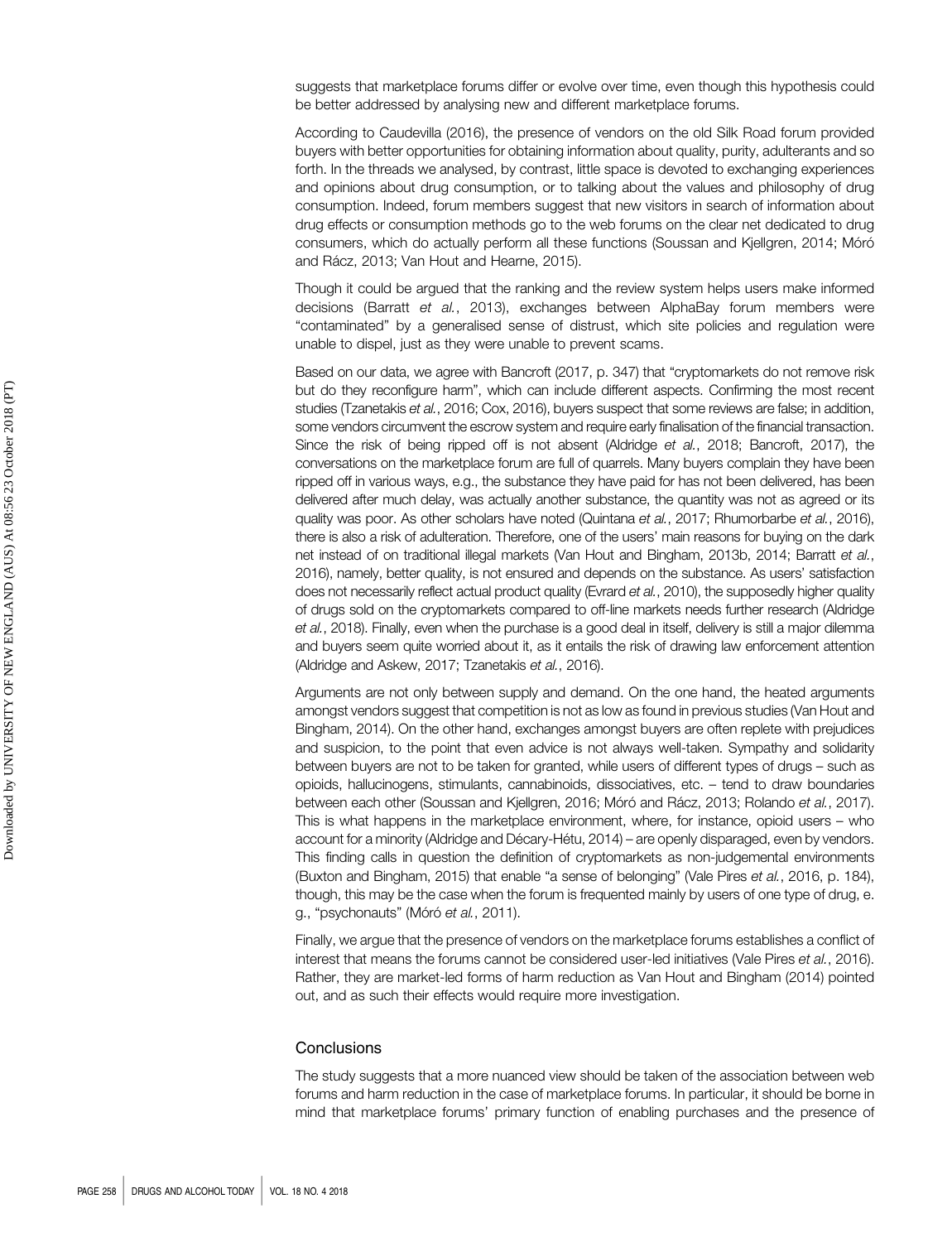vendors may affect members' interactions, pushing the wish to share information and advice into the background. The findings should be corroborated by analysing other marketplace forums, given the importance of the implications for prevention policies. We can conclude that "netreach interventions", i.e., harm reduction interventions applied to the online environment (Vale Pires et al., 2016), should take different forms according to the forum type and take the differences and boundaries that separate users of different drug categories into account.

## Notes

- 1. BAONPS Be Aware On Night Pleasure Safety<http://coopalice.net/baonps/>
- 2. Quotes are unedited excerpts pasted from the marketplace forum. Any grammatical errors or strong language were left.

## References

Aldridge, J. and Askew, R. (2017), "Delivery dilemmas: how drug cryptomarket users identify and seek to reduce their risk of detection by law enforcement", [International Journal of Drug Policy](https://www.emeraldinsight.com/action/showLinks?doi=10.1108%2FDAT-03-2018-0008&crossref=10.1016%2Fj.drugpo.2016.10.010&isi=000396954300014&citationId=p_1), Vol. 41, pp. 101-9.

Aldridge, J. and Décary-Hétu, D. (2014), "Not an 'Ebay for drugs': the cryptomarket 'silk road' as a paradigm shifting criminal innovation", [SSRN Scholarly Paper No. ID 2436643, available at: h](https://www.emeraldinsight.com/action/showLinks?doi=10.1108%2FDAT-03-2018-0008&crossref=10.2139%2Fssrn.2436643&citationId=p_2)[ttps://ssrn.com/](https://ssrn.com/abstract=2436643) abstract=[2436643](https://ssrn.com/abstract=2436643)

Aldridge, J. and Décary-Hétu, D. (2016), "Hidden wholesale: the drug diffusing capacity of online drug cryptomarkets", *[International Journal of Drug Policy](https://www.emeraldinsight.com/action/showLinks?doi=10.1108%2FDAT-03-2018-0008&crossref=10.1016%2Fj.drugpo.2016.04.020&isi=000383302200002&citationId=p_3)*, Vol. 35, pp. 7-15.

Aldridge, J., Stevens, A. and Barratt, M.J. (2018), "Will growth in cryptomarket drug buying increase the harms of illicit drugs?", *[Addiction](https://www.emeraldinsight.com/action/showLinks?doi=10.1108%2FDAT-03-2018-0008&crossref=10.1111%2Fadd.13899&isi=000429695200002&citationId=p_4)*, Vol. 113 No. 5, pp. 789-96.

Bancroft, A. (2017), "Responsible use to responsible harm: illicit drug use and peer harm reduction in a darknet cryptomarket", [Health, Risk & Society](https://www.emeraldinsight.com/action/showLinks?doi=10.1108%2FDAT-03-2018-0008&crossref=10.1080%2F13698575.2017.1415304&isi=000423308500001&citationId=p_5), Vol. 19 Nos 7-8, pp. 336-50.

Barratt, M.J. (2011), "Beyond internet as tool: a mixed-methods study of online drug discussion", doctoral thesis, National Drug Research Institute, Faculty of Health Sciences, Curtin University, Melbourne.

Barratt, M.J. (2012), "Silk Road: eBay for drugs", [Addiction](https://www.emeraldinsight.com/action/showLinks?doi=10.1108%2FDAT-03-2018-0008&crossref=10.1111%2Fj.1360-0443.2011.03709.x&isi=000299997000029&citationId=p_7), Vol. 107 No. 3, p. 683.

Barratt, M.J., Ferris, J.A. and Winstock, A.R. (2016), "Safer scoring? Cryptomarkets, social supply and drug market violence", [International Journal of Drug Policy](https://www.emeraldinsight.com/action/showLinks?doi=10.1108%2FDAT-03-2018-0008&crossref=10.1016%2Fj.drugpo.2016.04.019&isi=000383302200004&citationId=p_8), Vol. 35, pp. 24-31.

Barratt, M.J., Lenton, S. and Allen, M. (2013), "Internet content regulation, public drug websites and the growth in hidden Internet services", [Drugs: Education, Prevention and Policy](https://www.emeraldinsight.com/action/showLinks?doi=10.1108%2FDAT-03-2018-0008&crossref=10.3109%2F09687637.2012.745828&isi=000319036200004&citationId=p_9), Vol. 20 No. 3, pp. 195-202.

Buxton, J. and Bingham, T. (2015), The Rise and Challenge of Dark Net Drug Markets, Policy Brief No. 7, Global Drug Policy Observatory, Swansea University, Swansea.

Caudevilla, F. (2016), "The emergence of deep web marketplaces: a health perspective", in European Monitoring Centre for Drugs and Drug Addiction (Ed.), Internet and Drug Markets, EMCDDA Insights No. 21, Publications Office of the European Union, Luxemburg, pp. 69-75.

Cox, J. (2016), "Reputation is everything: the role of ratings, feedback and reviews in cryptomarkets", in European Monitoring Centre for Drugs and Drug Addiction (Ed.), Internet and Drug Markets, EMCDDA Insights No. 21, Publications Office of the European Union, Luxembourg, pp. 49-54.

Evrard, I., Legleye, S. and Cadet-Taïrou, A. (2010), "Composition, purity and perceived quality of street cocaine in France", [International Journal of Drug Policy](https://www.emeraldinsight.com/action/showLinks?doi=10.1108%2FDAT-03-2018-0008&crossref=10.1016%2Fj.drugpo.2010.03.004&isi=000281882900009&citationId=p_13), Vol. 21, pp. 399-406.

Goldfeder, S., Bonneau, J., Gennaro, R. and Narayanan, A. (2017), "Escrow protocols for cryptocurrencies: how to buy physical goods using bitcoin", [International Conference on Financial Cryptography and Data](https://www.emeraldinsight.com/action/showLinks?doi=10.1108%2FDAT-03-2018-0008&crossref=10.1007%2F978-3-319-70972-7_18&citationId=p_14) [Security,](https://www.emeraldinsight.com/action/showLinks?doi=10.1108%2FDAT-03-2018-0008&crossref=10.1007%2F978-3-319-70972-7_18&citationId=p_14) Springer, Cham, pp. 321-39.

Moeller, K., Munksgaard, R. and Demant, J. (2017), "Flow my FE the vendor said: exploring violent and fraudulent resource exchanges on cryptomarkets for illicit drugs", [American Behavioral Scientist](https://www.emeraldinsight.com/action/showLinks?doi=10.1108%2FDAT-03-2018-0008&crossref=10.1177%2F0002764217734269&isi=000414683100010&citationId=p_15), Vol. 61 No. 11, pp. 1427-50.

Móró, L. and Rácz, J. (2013), "Online drug user-led harm reduction in Hungary: a review of 'Daath'", [Harm](https://www.emeraldinsight.com/action/showLinks?doi=10.1108%2FDAT-03-2018-0008&crossref=10.1186%2F1477-7517-10-18&citationId=p_16) [Reduction Journal](https://www.emeraldinsight.com/action/showLinks?doi=10.1108%2FDAT-03-2018-0008&crossref=10.1186%2F1477-7517-10-18&citationId=p_16), Vol. 10 No. 1, pp. 18-26.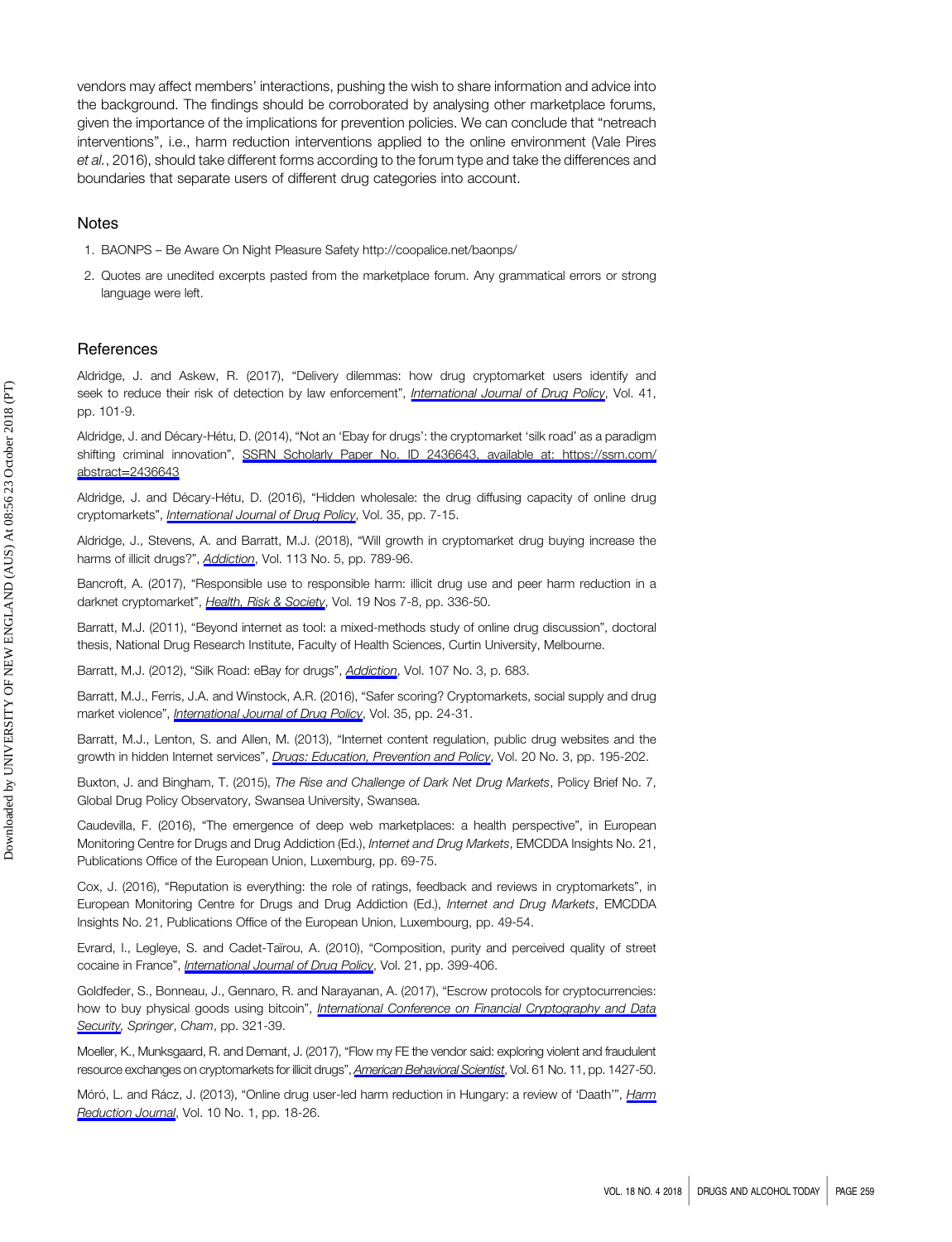Móró, L., Simon, K., Bárd, I. and Rácz, J. (2011), "Voice of the psychonauts: coping, life purpose, and spirituality in psychedelic drug users", [Journal of Psychoactive Drugs](https://www.emeraldinsight.com/action/showLinks?doi=10.1108%2FDAT-03-2018-0008&crossref=10.1080%2F02791072.2011.605661&isi=000295905100003&citationId=p_17), Vol. 43 No. 3, pp. 188-98.

Munksgaard, R. and Demant, J. (2016), "Mixing politics and crime – the prevalence and decline of political discourse on the cryptomarket", *[International Journal of Drug Policy](https://www.emeraldinsight.com/action/showLinks?doi=10.1108%2FDAT-03-2018-0008&crossref=10.1016%2Fj.drugpo.2016.04.021&isi=000383302200011&citationId=p_18)*, Vol. 35, pp. 77-83.

Quintana, P., Ventura, M., Grifell, M., Palma, A., Galindo, L., Fornis, I., Gil, C., Carbón, X., Caudevilla, F., Farré, M. and Torrens, M. (2017), "The hidden web and the fentanyl problem: detection of ocfentanil as an adulterant in heroin", [International Journal of Drug Policy](https://www.emeraldinsight.com/action/showLinks?doi=10.1108%2FDAT-03-2018-0008&crossref=10.1016%2Fj.drugpo.2016.10.006&isi=000394075600010&citationId=p_19), Vol. 40, pp. 78-83.

Rhumorbarbe, D., Staehli, L., Broseus, J., Rossy, Q. and Esseiva, P. (2016), "Buying drugs on a Darknet market: a better deal? Studying the online illicit drug market through the analysis of digital, physical and chemical data", [Forensic Science International](https://www.emeraldinsight.com/action/showLinks?doi=10.1108%2FDAT-03-2018-0008&crossref=10.1016%2Fj.forsciint.2016.08.032&isi=000386335100027&citationId=p_20), Vol. 267, pp. 173-82.

Rolando, S., Beccaria, F., Dovžan, Š., Rêgo, X., Pereita, J., Pires, C. and Moura, L. (2017), "BAONPS. Workstream 2 - Web research", Cross-National Report, available at:<http://coopalice.net/baonps/>

Secretary's Advisory Committee on Human Research Protections (2013), Considerations and Recommendations Concerning Internet Research and Human Subjects Research Regulations, US Department of Health and Human Services, Washington, DC.

Soska, K. and Christin, N. (2015), "Measuring the longitudinal evolution of the online anonymous marketplace ecosystem", USENIX Security Symposium, pp. 33-48.

Soussan, C. and Kjellgren, A. (2014), "Harm reduction and knowledge exchange – a qualitative analysis of drug-related Internet discussion forums", [Harm Reduction Journal](https://www.emeraldinsight.com/action/showLinks?doi=10.1108%2FDAT-03-2018-0008&crossref=10.1186%2F1477-7517-11-25&citationId=p_24), Vol. 11 No. 1, pp. 25-34.

Soussan, C. and Kjellgren, A. (2016), "The users of novel psychoactive substances: online survey about their characteristics, attitudes and motivations", [International Journal of Drug Policy](https://www.emeraldinsight.com/action/showLinks?doi=10.1108%2FDAT-03-2018-0008&crossref=10.1016%2Fj.drugpo.2016.03.007&isi=000378457700012&citationId=p_25), Vol. 32, pp. 77-84.

Strauss, A. and Corbin, J.M. (1990), Basics of Qualitative Research: Grounded theory Procedures and Techniques, Sage Publications.

Tzanetakis, M., Kamphausen, G., Werse, B. and von Laufenberg, R. (2016), "The transparency paradox. building trust, resolving disputes and optimising logistics on conventional and online drugs markets", [International Journal of Drug Policy](https://www.emeraldinsight.com/action/showLinks?doi=10.1108%2FDAT-03-2018-0008&crossref=10.1016%2Fj.drugpo.2015.12.010&isi=000383302200009&citationId=p_27), Vol. 35, pp. 58-68.

Vale Pires, C., Borges, M. and Valente, H. (2015), "NetReach work in Europe: responses to developments on the dark web and the use of new psychoactive substances", in Wouters, M. and Fountain, J. (Eds), Between Street and Screen: Traditions and Innovations in the Drugs Field, Pabst Publishers, Lengerich, pp. 57-74.

Vale Pires, C., Caudevilla Gálligo, F. and Valente, H. (2016), "Netreach work: implementing web-based harm reduction interventions with online drug users", Adiktologie, Vol. 2 No. 16, pp. 182-7.

Van Buskirk, J., Roxburgh, A., Farrell, M. and Burns, L. (2014), "The closure of the Silk Road: what has this meant for online drug trading?", **[Addiction](https://www.emeraldinsight.com/action/showLinks?doi=10.1108%2FDAT-03-2018-0008&crossref=10.1111%2Fadd.12422&isi=000334397900001&citationId=p_30)**, Vol. 109 No. 4, pp. 517-18.

Van Buskirk, J., Roxburgh, A., Bruno, R., Naicker, S., Lenton, S., Sutherland, R. and Burns, L. (2016), "Characterising dark net marketplace purchasers in a sample of regular psychostimulant users", [International](https://www.emeraldinsight.com/action/showLinks?doi=10.1108%2FDAT-03-2018-0008&crossref=10.1016%2Fj.drugpo.2016.01.010&isi=000383302200005&citationId=p_31) [Journal of Drug Policy](https://www.emeraldinsight.com/action/showLinks?doi=10.1108%2FDAT-03-2018-0008&crossref=10.1016%2Fj.drugpo.2016.01.010&isi=000383302200005&citationId=p_31), Vol. 35, pp. 32-7.

Van Hout, M.C. and Bingham, T. (2013a), "'Silk Road', the virtual drug marketplace: a single case study of user experiences", *[International Journal of Drug Policy](https://www.emeraldinsight.com/action/showLinks?doi=10.1108%2FDAT-03-2018-0008&crossref=10.1016%2Fj.drugpo.2013.01.005&isi=000326007100003&citationId=p_32)*, Vol. 24 No. 5, pp. 385-91.

Van Hout, M.C. and Bingham, T. (2013b), "'Surfing the Silk Road': a study of users' experiences", [International Journal of Drug Policy](https://www.emeraldinsight.com/action/showLinks?doi=10.1108%2FDAT-03-2018-0008&crossref=10.1016%2Fj.drugpo.2013.08.011&isi=000330918700003&citationId=p_33), Vol. 24 No. 6, pp. 524-9.

Van Hout, M.C. and Bingham, T. (2014), "Responsible vendors, intelligent consumers: Silk Road, the online revolution in drug trading", [International Journal of Drug Policy](https://www.emeraldinsight.com/action/showLinks?doi=10.1108%2FDAT-03-2018-0008&crossref=10.1016%2Fj.drugpo.2013.10.009&isi=000334139200001&citationId=p_34), Vol. 25 No. 2, pp. 183-9.

Van Hout, M.C. and Hearne, E. (2015), "'Word of mouse': indigenous harm reduction and online consumerism of the synthetic compound methoxphenidine", [Journal of Psychoactive Drugs](https://www.emeraldinsight.com/action/showLinks?doi=10.1108%2FDAT-03-2018-0008&crossref=10.1080%2F02791072.2014.974002&isi=000349897500005&citationId=p_35), Vol. 47 No. 1, pp. 30-41.

Van Hout, M.C. and Hearne, E. (2017), "New psychoactive substances (NPS) on cryptomarket fora: an exploratory study of characteristics of forum activity between NPS buyers and vendors", [International Journal of](https://www.emeraldinsight.com/action/showLinks?doi=10.1108%2FDAT-03-2018-0008&crossref=10.1016%2Fj.drugpo.2016.11.007&isi=000394075600013&citationId=p_36) [Drug Policy](https://www.emeraldinsight.com/action/showLinks?doi=10.1108%2FDAT-03-2018-0008&crossref=10.1016%2Fj.drugpo.2016.11.007&isi=000394075600013&citationId=p_36), Vol. 40, pp. 102-10.

Winstock, A.R., Barratt, M., Ferris, J. and Maier, L. (2016), "What we learned from GDS2016: an overview of our key findings", available at: [www.globaldrugsurvey.com/wp-content/uploads/2016/06/TASTER-KEY-](www.globaldrugsurvey.com/wp-content/uploads/2016/06/TASTER-KEY-FINDINGS-FROM-GDS2016.pdf)[FINDINGS-FROM-GDS2016.pdf](www.globaldrugsurvey.com/wp-content/uploads/2016/06/TASTER-KEY-FINDINGS-FROM-GDS2016.pdf) (accessed 2 October 2018).